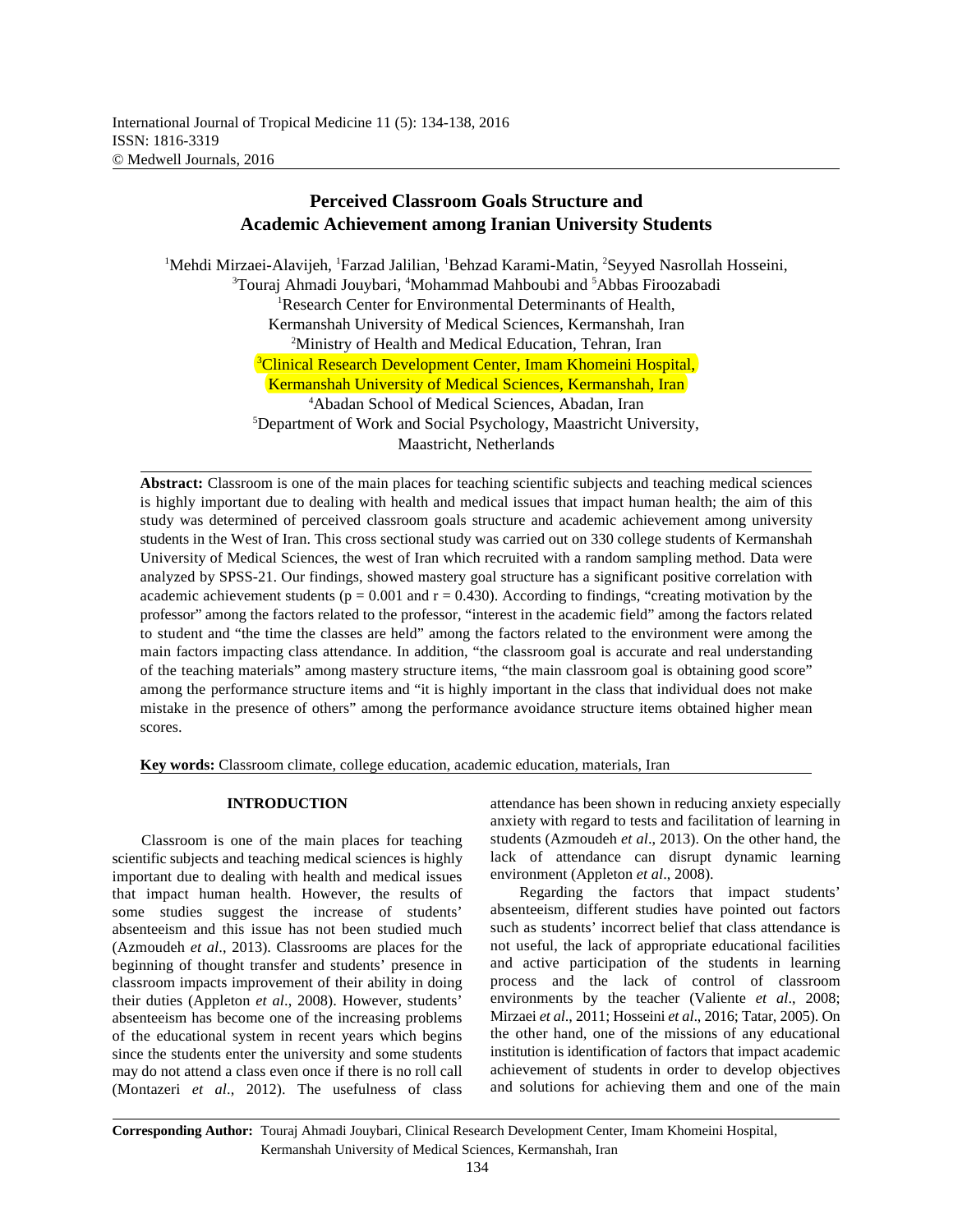(Zimmerman and Pons, 1990). Perceived classroom goals (years), marital status (single, married), live in dormitory structure refers to the perception of the goal which is (yes, no), filed of education (Medical, Dentist, emphasized in the classroom and is divided into three Pharmacology, Nursing, Paramedical and Health), parents' dimensions: mastery goal orientation (understanding educational level (primary school, secondary school, high teaching materials), performance approach (students' school diploma and academic education), academic competition for obtaining better scores and their achievement (average score of previous semester of encouragements) and performance avoidance (students students, 0-20). The second section was consisted of 17 try not to lag behind; this means that they avoid questions about the factors impacting students' class obtaining low scores) (Areepattamannil and Caleon, 2013). attendance. For example, "does the professor's mastery of A perceived classroom goal structure is one of the factors the teaching materials impact the students' absenteeism?" suggested to the impact students' academic achievement the items were scored with 4 point Likert-style scale and is formed based on the goals and values of the (never, low, medium and high). The content validity of the school. However, the way it impacts motivation and questionnaire was confirmed by a group experts and its performance of students depends on the students' validity was reported to be 0.81 in a previous study perception of class structure (Alkharusi, 2010). Different (Naderi and Aein, 2014). Also, the validity of the results have been provided regarding the relationship of aforementioned questionnaire was obtained being equal perceived classroom goals and academic achievement in to 0.76 in the present study which is an appropriate different studies (Wolters, 2004; Gonida *et al*., 2009). validity.

Therefore, identification of these conditions and The third section of the questions was related to identification of factors that impact class attendance on one hand and developing of programs for improvement of students' positive perception of class structure byusing effective planning frameworks such as intervention mapping approach on the other hand can be highly useful and effective (Kok, 2014; Eldredge *et al*., 2016). Thus, considering the importance of the subject, the present study was conducted with the aim of exploring the factors that impact class attendance, perceived classroom goals structure and academic achievement in students of Kermanshah University of medical sciences.

### **MATERIALS AND METHODS**

This cross-sectional study was conducted on 320 college students in Kermanshah University of Medical Sciences, the West of Iran, during 2015. The sample size was calculated at 95% significant level according to the results of a pilot study and a sample of 320 was estimated. Of the population of 320, 300 (93.7%) signed the consent form and voluntarily agreed to participate in the study which has been approved by substance abuse prevention Research Center at the Kermanshah University of Medical Sciences, the West of Iran.

Data collection conducted after receiving approval from the relevant university ethics committee, this project was carried out and the volunteers were given the self-questionnaire. This study has been approved by the institutional review board at the Kermanshah University of Medical Sciences (KUMS.REC.1394.266). Only the college students in Kermanshah University of medical sciences were eligible to participate in this study. Furthermore, uncompleted questionnaires as well as unwillingness to participate in study were considered as exclusion criteria. The variables assessed in this study

factors in students' learning is perceived classroom goals included four sections. Background questions were: age

perceived classroom goals structure. The standard questionnaire by Midgley was used for measuring this section. This scale has 14 items in three sections (Midgley *et al*., 1998); Mastery goal structure (6 items with the score range of 6-30); for example, "in the classroom, understanding the teaching materials is important not memorizing them". Performance goal structure (3 items with the score range of 3-15); for example "the main classroom goal is obtaining good scores" and performance-avoidance goal structure (5 items with the score range of 5-25); for example, "one of the main class goals is that the individual is not seen as someone who is unable to do his/her duties". The validities of the aforementioned scales are verified in Iran and they been reported to be 0.76, 0.70 and 0.83, respectively. Also, the reliabilities of the aforementioned scales have been obtained to be 0.88, 0.67 and 0.75, respectively in the present study and indicate the reliabilities of the scales are appropriate.

The fourth section was related to measurement of students' academic achievement which was measured using a question on students' overall average score during the students' education and was a score between 0 and 20. Data were analyzed by SPSS Version 21 using appropriate statistical tests including bivariate correlations, t-test and one-way ANOVA statistical tests at 95% significant level.

#### **RESULTS AND DISCUSSION**

Mean age of the subjects was 21.65 (SD: 2.37) years (range, 18-36 years). Almost, 49.7% (149/300) of participants weremale and 50.3% (151/300) were female. In addition, 6.7% (20/300) participants were married and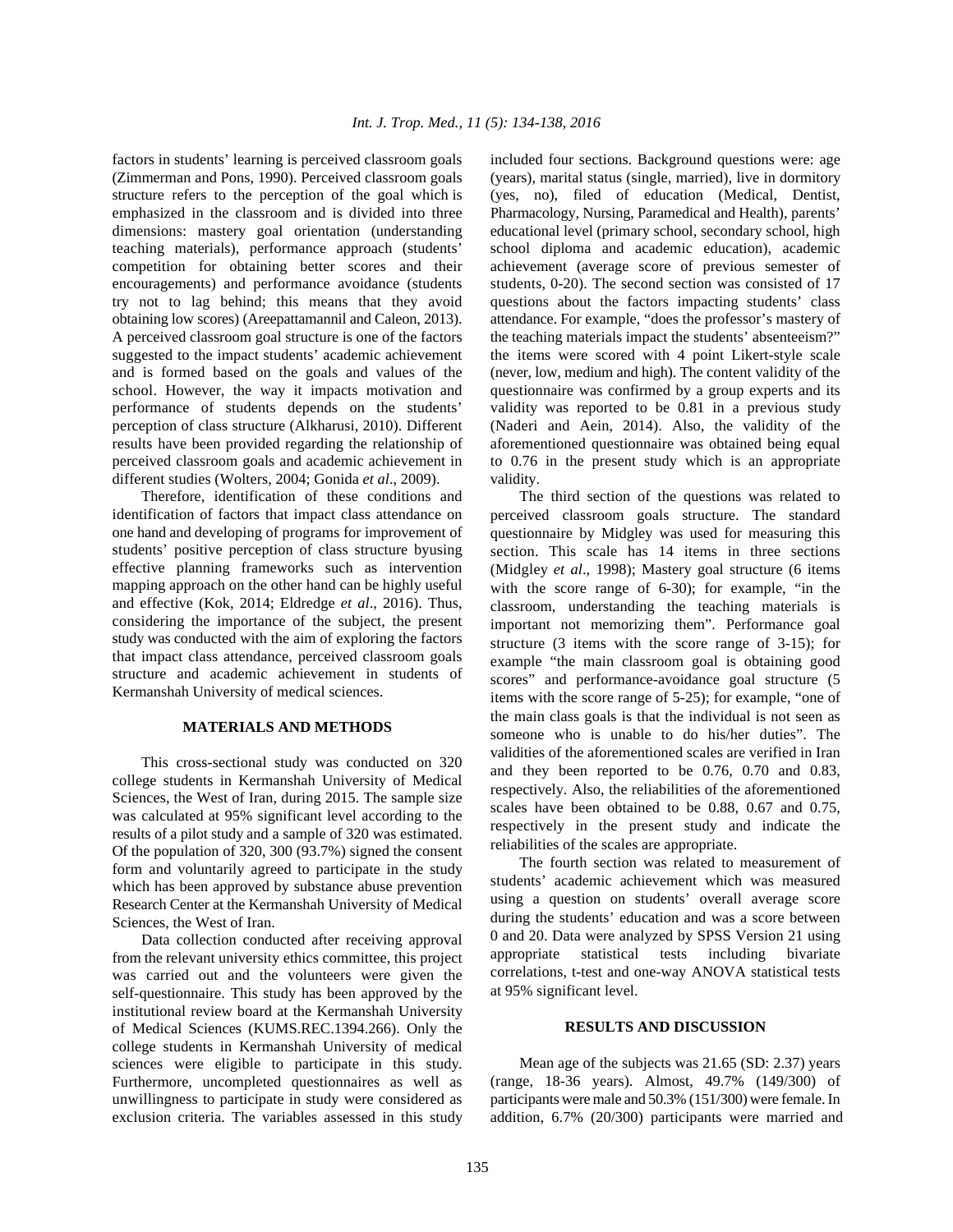# *Int. J. Trop. Med., 11 (5): 134-138, 2016*

| Table 1: Bivariate correlation analysis between perceived classroom goals structure and academic achievement |              |              |              |            |
|--------------------------------------------------------------------------------------------------------------|--------------|--------------|--------------|------------|
| Variables                                                                                                    | Mean (SD)    | $X^1$        | $X^2$        | $X^3$      |
| $X1$ . Mastery goal orientation                                                                              | 17.49(5.81)  | $\mathbf{1}$ |              |            |
| $X2$ . Performance approach                                                                                  | 8.78 (2.31)  | $-0.065$     | $\mathbf{1}$ |            |
| X <sup>3</sup> . Performance avoidance                                                                       | 14.65(3.83)  | $-0.039$     | $0.416**$    | 1          |
| X <sup>4</sup> . Academic achievement                                                                        | 15.73 (1.38) | $0.430**$    | 0.092        | $-0.013$   |
| Correlation is significant at the 0.01 level (2-tailed).                                                     |              |              |              |            |
|                                                                                                              |              |              |              |            |
| Table 2: Assessment the items of class attendance scale among participants                                   |              |              |              |            |
| The items of factors impacting class attendance                                                              |              | Mean         |              | SD         |
| Professor's mastery of teaching materials                                                                    |              | 2.20         |              | 0.95       |
| Having personal and family problems                                                                          |              | 2.17         |              |            |
| The professor's appearance and behavioral characteristics                                                    |              | 1.99         |              | 0.96       |
| Calling the roll by the professor                                                                            |              | 2.46         |              | 0.80       |
| The importance of class attendance for better understanding of the materials                                 |              | 2.15         |              |            |
| Using audiovisual and teaching-aid equipment                                                                 |              | 2.09         |              |            |
| Interest in the academic field                                                                               |              | 2.49         |              |            |
| Lack of interest in the teaching subject                                                                     |              | 2.32         |              |            |
| The expression of teaching materials by the professor on answering the examination questions                 |              | 2.09         |              |            |
| Mixed-gender class                                                                                           |              | 1.97         |              |            |
| Behaviors of the classmates                                                                                  |              | 2.08         |              |            |
| Class uniformity and teaching style                                                                          |              | 2.38         |              |            |
| Inappropriate classroom time                                                                                 |              |              | 2.44         |            |
| Students' marital condition                                                                                  |              |              | 1.95         |            |
| Continuous evaluation by professor                                                                           |              |              | 2.15         |            |
| Living in dormitory or at home                                                                               |              |              | 2.17         |            |
| Creation of motivation by professor                                                                          |              |              | 2.48         |            |
|                                                                                                              |              |              |              | 0.78       |
| Table 3: Assessment the items of perceived classroom goals structure among participants                      |              |              |              |            |
| Items of perceived classroom goals structure                                                                 |              | Mean         |              | SD<br>1.21 |
| Classroom goal is accurate and real understanding of the teaching materials                                  |              |              | 3.03         |            |
| In the classroom, understanding the teaching materials is important not memorizing them                      |              |              | 2.85         |            |
| Making efforts is highly important in the classroom                                                          |              |              | 3.02         |            |
| Making mistakes in the classroom is acceptable on the                                                        |              |              | 2.91         |            |
| condition that it leads to learning                                                                          |              |              |              |            |
| The extent of learning is important in the classroom                                                         |              | 2.87         |              | 1.19       |
| Learning new materials and subjects is highly important in the classroom                                     |              |              | 2.80         |            |
| Giving right answers is highly important in the classroom                                                    |              |              | 2.91         |            |
| Obtaining high scores is in examinations highly important                                                    |              |              | 2.81         |            |
| The main classroom goal is obtaining good scores                                                             |              |              | 3.05         |            |
| One of the main class goals is that the individual is not seen as someone who is                             |              | 3.05         |              | 1.09       |
| unable to do his/her duties                                                                                  |              |              |              |            |
| It is highly important that the individual is not seen as stupid in the classroom                            |              | 2.61         |              | 1.09       |
| It is highly important in the class that individual does not make mistake in the presence of others          |              |              | 3.19         |            |
| It is highly important in the classroom that the student does not do                                         |              | 2.93         |              | 1.03       |
| assignments worse than other students                                                                        |              |              |              |            |
| It is really important in the classroom that the individual shows others that                                |              |              | 2.86         | 1.02       |
| he/she is not unable to do his/her assignments                                                               |              |              |              |            |

of participants were living in dormitory. In Table 1 the been given. As seen, "the classroom goal is accurate and correlation between perceived classroom goals structure real understanding of the teaching materials" among and academic achievement the participants has been mastery structure items, "the main classroom goal is explored. As seen from the finding, mastery goal structure obtaining good score" among the performance structure has a significant positive correlation with academic items and "it is highly important in the class that achievement students ( $p = 0.001$  and  $r = 0.430$ ). individual does not make mistake in the presence of

frequencies of the answers to the items of the obtained higher mean scores. questionnaire "the factors impacting classroom The present study was conducted with the aim of attendance" have been given. According to findings, exploring the factors that impact class attendance, "creating motivation by the professor" among the factors perceived classroom goals structure and academic "creating motivation by the professor" among the factors perceived classroom goals structure and academic among the factors related to student and "the time the Medical Sciences. According to the findings, regarding classes are held" among the factors related to the the factors related to the students' class attendance, environment were among the main factors impacting class "creating motivation by the professor" among the attendance. In Table 3 the results related to absolute and professor-related factors and "interest in the academic related frequencies of the answers to the items field" among the student related factors and "the time

93.3% (280/300) were single. Furthermore, 64% (192/300) questionnaire "perceived classroom goals structure" has In Table 2 the results related to absolute and relative others" among the performance avoidance structure items

achievement in students of Kermanshah University of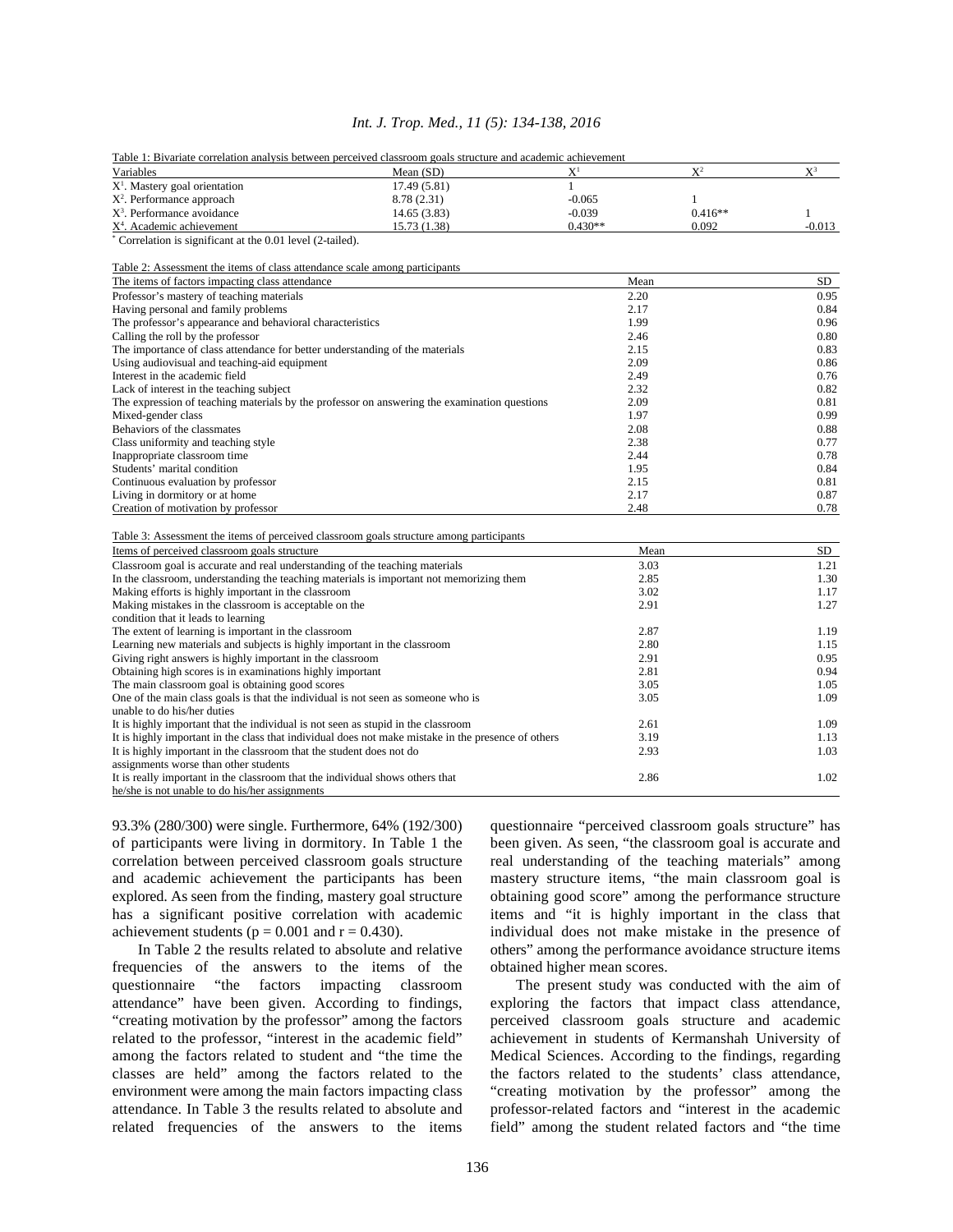were the main factors determining class attendance. In this regard, Azmoudeh, et al conducted a study titled "Survey of Student Views about factors affecting students' attendance in classrooms in Sabzevar University of medical sciences" and found that the domain of professor had the highest mean score in encouraging students to attend class (Azmoudeh *et al*., 2013). Also, in some studies the basic role of creating motivation in academic achievement has been pointed out (Chan, 2009; Deane and Murphy, 2013; Abdulghani *et al*., 2014). Having self-esteem is also pointed out to be one of the factors predicting academic achievements in students (Mirzaei *et al*., 2012). In this regard, different studies have pointed out that professor's personality and role on one hand and the presence and individual characteristics of the students in the classroom on the other hand had a special place that can lead students towards educational goals or deprived them of achieving those goals.

The professor deals with different and multiple factors during teaching and controlling them create an environment in which favorable and effective learning occurs. The students that attend classroom and interact with the professor try to improve their behaviors, decisions and future goals through identification with the professor and modeling his roles (Azmoudeh *et al*., 2013; Appleton *et al*., 2008; Montazeri *et al*., 2012). The findings the present study too confirms this issue and show the importance of professor's mastery over teaching material and creation of motivation in the students by the professor in academic achievement students.

One of the other findings of the present study was a significant correlation between academic achievement and mastery structure; also in this regard, have been pointed out that mastery goals have special motivational outcomes; these outcomes include: high levels of academic effectiveness, assignment-orienteer's, interests, efforts and persistence in facing challenging assignments (Kaplan *et al*., 2002; Meece *et al*., 2006; Wolters, 2004). Considering these findings, it seems that the students who have mastery goals will be more successful.

# **CONCLUSION**

Based on our results, "creating motivation by the professor" among the factors related to the professor, "interest in the academic field" among the factors related to student and "the time the classes are held" among the factors related to the environment were the main factors impacting class attendance. In addition, "the classroom goal is accurate and real understanding of the teaching materials" among mastery structure items, "the main classroom goal is obtaining good score" among the performance structure items and "it is highly important in 978-1-119-03549-7, Pages: 622.

classes are held" among the environment-related factors the class that individual does not make mistake in the presence of others" among the performance avoidance structure items obtained higher mean scores.

#### **ACKNOWLEDGEMENTS**

This study is a part of research project supported by Research Center for Environmental Determinants of Health, Kermanshah University of Medical Sciences, Kermanshah, Iran. We would like to thank Deputy of Research of Kermanshah University of Medical Sciences for financial support of this study.

# **REFERENCES**

- Abdulghani, H.M., A.A.A. Drees, M.S. Khalil, F. Ahmad and G.G. Ponnamperuma *et al*., 2014. What factors determine academic achievement in high achieving undergraduate medical students?. Qual. Study Med. Teach., 36: 43-48.
- Alkharusi, H., 2010. A multilevel linear model of teachers assessment practices and students perceptions of the classroom assessment environment. Procedia Soc. Behav. Sci., 5: 5-11.
- Appleton, J.J., S.L. Christenson and M.J. Furlong, 2008. Student engagement with school: Critical conceptual and methodological issues of the construct. Psychol. Sch., 45: 369-386.
- Areepattamannil, S. and I.S. Caleon, 2013. Relationships of cognitive and metacognitive learning strategies to mathematics achievement in four high-performing East Asian education systems. J. Genet. Psychol., 174: 696-702.
- Azmoudeh, E., M. Dolati, E. Farzadmanesh, K. Abadi and A. Asghar *et al*., 2013. Survey of student views about factors affecting students attendance in classrooms in Sabzevar University of Medical Sciences, Iran. Strides Dev. Med. Educ., 10: 142-149.
- Chan, W.P., 2009. Assessment of medical students knowledge retention in a diagnostic radiology course: Lecture attendees versus absentees. Ann. Acad. Med. Singapore, 38: 237-237.
- Deane, R.P. and D.J. Murphy, 2013. Student attendance and academic performance in undergraduate obstetrics/gynecology clinical rotations. JAMA., 310: 2282-2288.
- Eldredge, L.K.B., C.M. Markham, G. Kok, R.A. Ruiter and G.S. Parcel, 2016. Planning Health Promotion Programs: An Intervention Mapping Approach. John Wiley and Sons, Hoboken, New Jersey, ISBN: